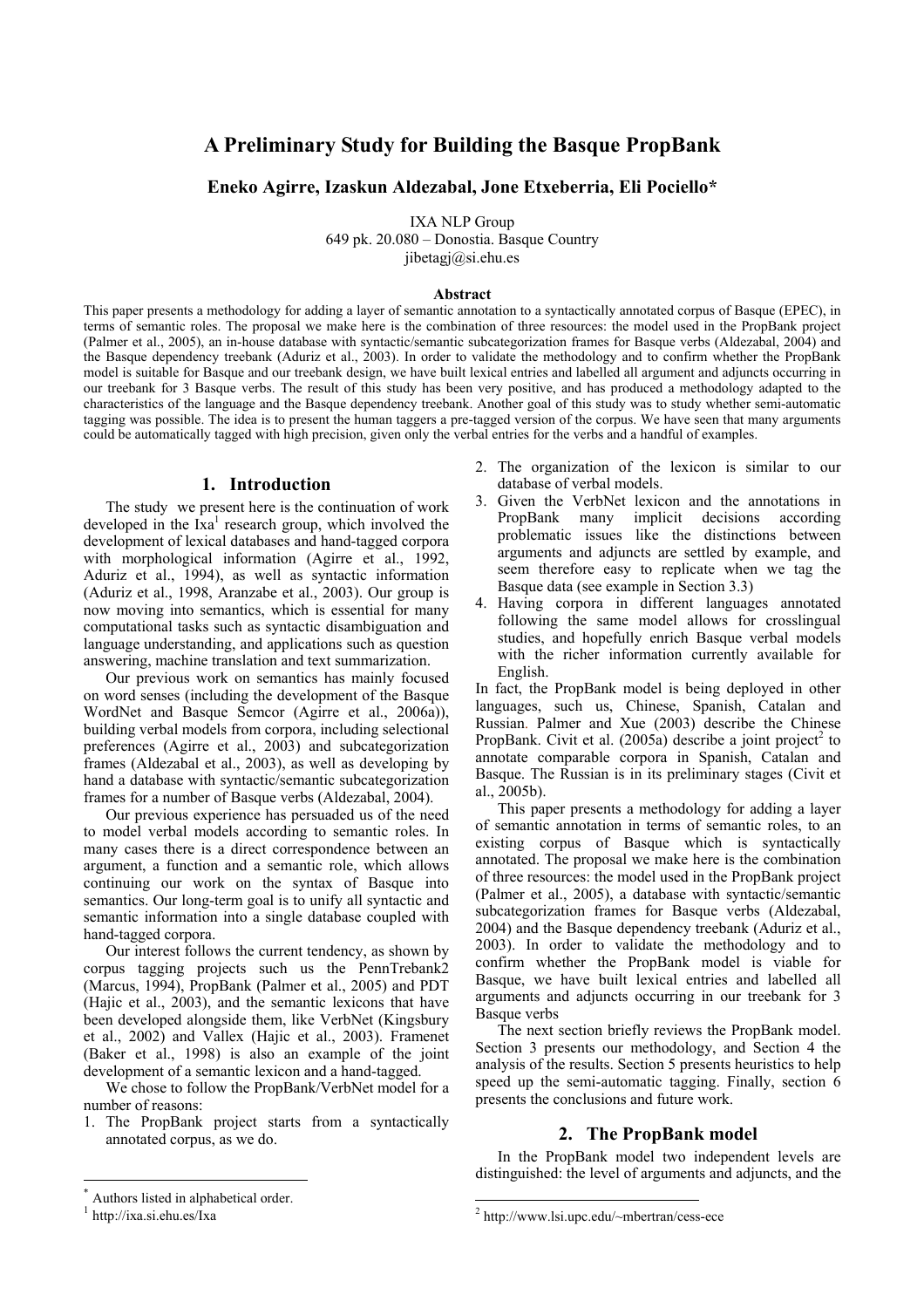level of semantic roles. The elements that are regarded as arguments are numbered from *Arg0* to *Arg5*, expressing semantic proximity with respect to the verb. The lowest numbers represent the main functions (subject, object, indirect object, etc.). The adjuncts are tagged as *ArgM*.

With regard to roles, PropBank uses two kinds: roles specific to each concrete verb (e.g. buyer, thing bought, etc.), and general roles (e.g. agent, theme, etc.) linked to the VerbNet lexicon (Kipper et al., 2002). VerbNet is an extensive lexicon where verbs are organized in classes following Levin's classification (1993).

Table 1 shows the PropBank roleset for the verb 'tell.01' and the corresponding VerbNet roleset with Levin's class number (37.1).

| VerbNet tell-37.1<br>PropBank tell.01 |       |
|---------------------------------------|-------|
| Arg0: Speaker                         | Agent |
| Arg1: Utterance                       | Topic |
| Recipient<br>Arg2: Hearer             |       |
|                                       | ____  |

Table 1: PropBank and VerbNet rolesets of the verb 'tell'.

A verb equivalent to the English tell, should have a similar roleset. Table 2 shows a preliminary version for the roleset of the Basque verb  $esan.01$  (= 'tell') based on the roleset in table 1. VerbNet roles are more general, and to simplify the examples, we will only mention the VerbNet roles in the rest of the paper, together with the argument number.

| Esan.01         |  |
|-----------------|--|
| Arg0: Agent     |  |
| Arg1: Topic     |  |
| Arg2: Recipient |  |

Table 2: Preliminary version of the lexical entry for *esan.01.*

To have a general perspective of argument numbers, VerbNet roles and syntactic function, we have elaborated a table, see table 3, that shows the roles and the syntactic functions that are usually associated with the numbered arguments and adjuncts in PropBank:

| Arguments       | <b>VerbNet roles</b>     | <b>Syntactic function</b> |
|-----------------|--------------------------|---------------------------|
| Arg0            | agent, experiencer       | subject                   |
| Arg1            | patient, theme,          | direct object, attribute, |
|                 | attribute, extension     | predicative, passive      |
|                 |                          | subject                   |
| Arg2            | attribute, beneficiary,  | attribute, predicative,   |
|                 | instrument, extension,   | indirect object.          |
|                 | final state              | adverbial complement      |
| Arg3            | beneficiary, instrument, | predicative,              |
|                 | attribute, cause         | circumstantial            |
|                 |                          | complement                |
| Arg4            | destination              | adverbial complement      |
| <b>Adjuncts</b> |                          |                           |
| ArgM            | location, extension,     | adverbial complement      |
|                 | destination, cause,      |                           |
|                 | time, manner, direction  |                           |

Table 3: The roles and the syntactic functions that are usually associated with the numbered arguments and adjuncts in PropBank.

Each roleset has its corresponding frameset showcasing the syntactic realization of the verb. This information is very helpful for tagging the specific sense and syntactic structure of a verb. Figure 1 shows the 4 frames that form the frameset associated with the 'tell.01' roleset. For the sake of brevity, we have only illustrated entirely the first frame, where the example shows how 'tell' is used in a ditransitive structure, and the syntactic realization of each of the arguments is marked.

Roleset tell.01 "pass along information": Roles: Arg0:*Speaker*  Arg1:*Utterance*  Arg2:*Hearer*  Frames: ditransitive (-) The score tell you what the characters are thinking and feeling. Arg0: The score REL: tell Arg2: you Arg1: what the characters are thinking and feeling odd ditransitive (-) prepositional arg2 (-) fronted (-)

Figure 1: Part of the frameset associated with the 'tell.01' roleset.

## **3. Methodology**

In this section we first present the five steps of our tagging methodology:

- 1. Choice of verbs
- 2. Building the preliminary entry for the verb<br>3. Comparison to equivalent English entries
- Comparison to equivalent English entries
- 4. Tagging of the corpus
- 5. Post-tagging analysis (back to step 2.)

But first we present the corpus to be tagged.

## **3.1. The corpus**

EPEC is the Reference Corpus for the Processing of Basque. This is a corpus of standard written Basque whose aim is to be a reference corpus for the development and improvement of several NLP tools for Basque. It is a 300.000-word sample collection of written standard Basque<sup>3</sup>. Around one third of this collection was obtained from the Statistical Corpus of 20th Century Basque (http://www.euskaracorpusa.net). The rest was sampled from Euskaldunon Egunkaria (http://www.egunero.info) a daily newspaper. EPEC has been manually tagged at different levels (morphosyntax, syntactic phrases, syntactic dependencies and WordNet word senses) and we now want to tag the verb rolesets and semantic roles.

## **3.2. Choice of Basque verbs**

l

The main criterion to select the verbs has been frequency. 29.95% of all verb occurrences correspond to 10 verbs (from a total of 622 verbs occurring in the corpus). The reason for having such a reduced number of verbs in Basque, compared to others languages such as

<sup>&</sup>lt;sup>3</sup> Being Basque an agglutinative language, 300.000 word-corpus is roughly equivalent to a 500.000 word-corpus for English.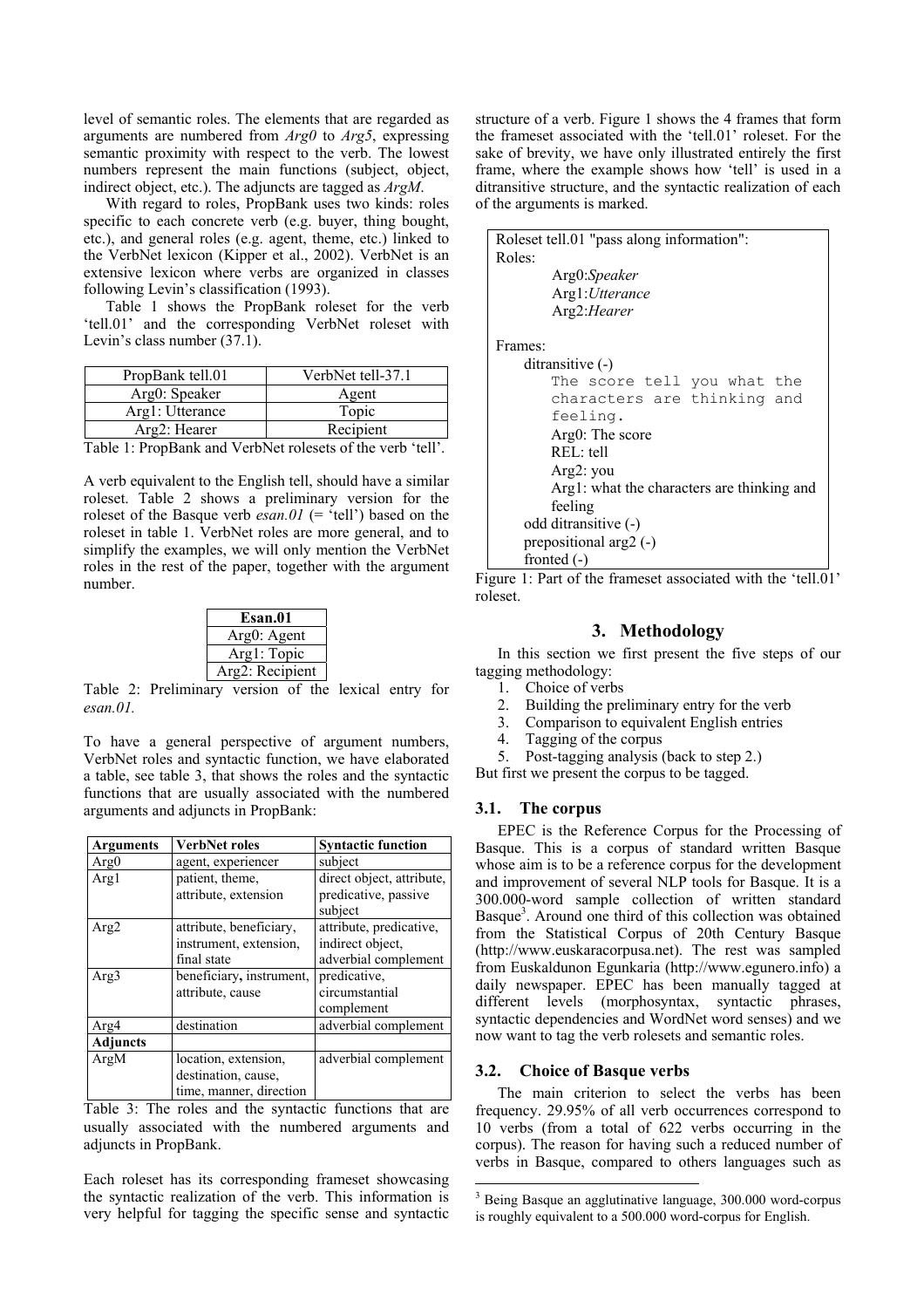English, is that Basque lexicalizes less material in the verb, depending more on syntax (Agirre et al., 2006b). For instance, 'to bike' is translated as *bizikletaz ibili* (lit. 'to go on bike') and 'to walk' is translated as *oinez ibili* (lit. 'to go on feet'). In these two verb constructions the adverbial component (*bizikletaz* in the first one and *oinez* in the second one) is syntactically a modifier of the sentence. That is, what in English is expressed with two different verbs, the same verb with another word is needed in Basque.

In this preliminary study we did not want to consider light and modal verbs, which we will be complex to analyze. That is the case of *egin*  $(= 'do')$  and *izan*  $(= 'be'),$ which are the two most frequent verbs in the corpus. We chose 3 other verbs from the top 10 to perform the pilot study, and will showcase the methodology with *esan*. The other two verbs are *eskatu* and *adierazi*. Table 4 shows the 10 most frequent verbs.

| 6,10% | egin     | $do$ , make,             |
|-------|----------|--------------------------|
| 5,95% | izan     | $be, \ldots$             |
| 4,66% | esan     | say, tell, call, $\dots$ |
| 2,62% | adierazi | express,                 |
| 2,37% | eskatu   | ask for, $\dots$         |
| 1,92% | eman     | give,                    |
| 1,69% | azaldu   | express, appear,         |
| 1,56% | hartu    | take,                    |
| 1,54% | 10       | play, $\dots$            |
| 1,54% | salatu   | denounce, accuse,        |

Table 4: The 10 most frequent verbs in EPEC, which account for nearly 30% of the occurrences of all verbs. The percentage with respect to all verb occurrences is shown, alongside the main English translations.

## **3.3. The preliminary entry for the Basque verb**

The preliminary lexicon for the 3 verbs including senses and subcategorization frames is based on Aldezabal (2004), which includes an in-depth study of 100 verbs. At this step, we adapted this lexicon to the PropBank model, without examining the entries in PropBank for equivalent verbs (which is done in the next step, see Section 3.4 below).

Aldezabal defined a number of syntactic-semantic frames (SSF) for each verb. Each SSF is formed by semantic roles and the declension case that syntactically realizes this role. The SSFs that have the same semantic roles define a verbal coarse-grained sense and are considered syntactic variants of an alternation. Different sets of semantic roles reflect different senses. This is similar to the PropBank model, where each of the syntactic variants (similar to a frame) pertains to a verbal sense (similar to a roleset).

Aldezabal defines a specific inventory of semantic roles, but we only take the senses, number of arguments and corresponding declension cases for each verb. We adopt the role inventory of PropBank, and therefore use the semantic role information of Aldezabal only as auxiliary information to choose the corresponding role in PropBank.

In figure 2 we can see an example of the SSFs for the verb *esan* as given by Aldezabal. It has two senses and the first one has two syntactic variants. The first variant, *esan-1.1* realizes the first argument with the ergative case and the second argument with the absolutive case. The second variant is similar, but realizes the second argument with a completive clause. The second sense has three arguments, realized as ergative, absolutive and dative, in that order. The first sense can be translated as 'tell/say', as in 'Tell him to stop', and the second sense as 'call', as in 'What shall we call him?'

In general, our SSF lexicon displays a tendency to limit the number of arguments in comparison with the PropBank model, i.e. some of the adjuncts in our SSF lexicon would be given as arguments by PropBank. We therefore decided to adapt the preliminary entry in figure 2 to this tendency. Figure 3 shows the adapted entries for *esan*, given in PropBank format as two rolesets, and where we have added one more argument (Arg2) to *esan.01*. This new argument was listed in our SSF lexicon as an adjunct.

*esan-1* (= 'tell/say'): Activity (communication) of an entity. Two arguments in two syntactic variants:

esan-1.1: argument1\_ERG<sup>4</sup>, argument2\_ABS<sup>5</sup> *esan-1.2*: argument1\_ERG, argument2\_COMP<sup>6</sup>

*esan-2* (= 'call'): Assignment of an attribute. Three arguments in a single syntactic realization:

*esan-2*: argument1\_ERG, argument2\_ABS, argument3\_DAT<sup>7</sup> Figure 2: Syntactic-semantic frames for the verb *esan* (='tell/say/call') as given in our SSF lexicon.

Roleset esan.01 "communication activity of an entity": Roles:

| Arg0:Agent         |
|--------------------|
| Arg1: <i>Topic</i> |
| Arg2: Recipient    |

Frames:

| Direct object: absolutive                     |
|-----------------------------------------------|
| Juan Maria Atutxak hori esan zuen (Juan Maria |
| Atutxa said that)                             |
| Arg0: Juan Maria Atutxak (ERG)                |
| Arg1: hori (ABS)                              |
| REL: esan                                     |
| auxmod: zuen                                  |
| Direct object: completive clause              |
| Juan Maria Atutxak bakea nahi zuela esan zion |

entzulegoari (*Juan Maria Atutxa told the audience that he wanted peace*) Arg0: Juan Maria Atutxak (ERG) Arg1: bakea nahi zuela (COMP) REL: esan auxmod: zion Arg2: entzulegoari (DAT)

Roleset esan.02 "assignment of an attribute":

| Roles: |                 |
|--------|-----------------|
|        | Arg0: Agent     |
|        | $Arg1$ : Theme  |
|        | Arg2: Predicate |

Figure 3: The preliminary entry for the verb *esan* in PropBank style. Two rolesets are given, with two frames for the first sense and one frame for the second. In the

l

 $4$  ERG = ergative declension case.

 $<sup>5</sup>$  ABS = absolutive declension case.</sup>

 $6$  COMP = completive clause.

 $7$  DAT = dative declension case.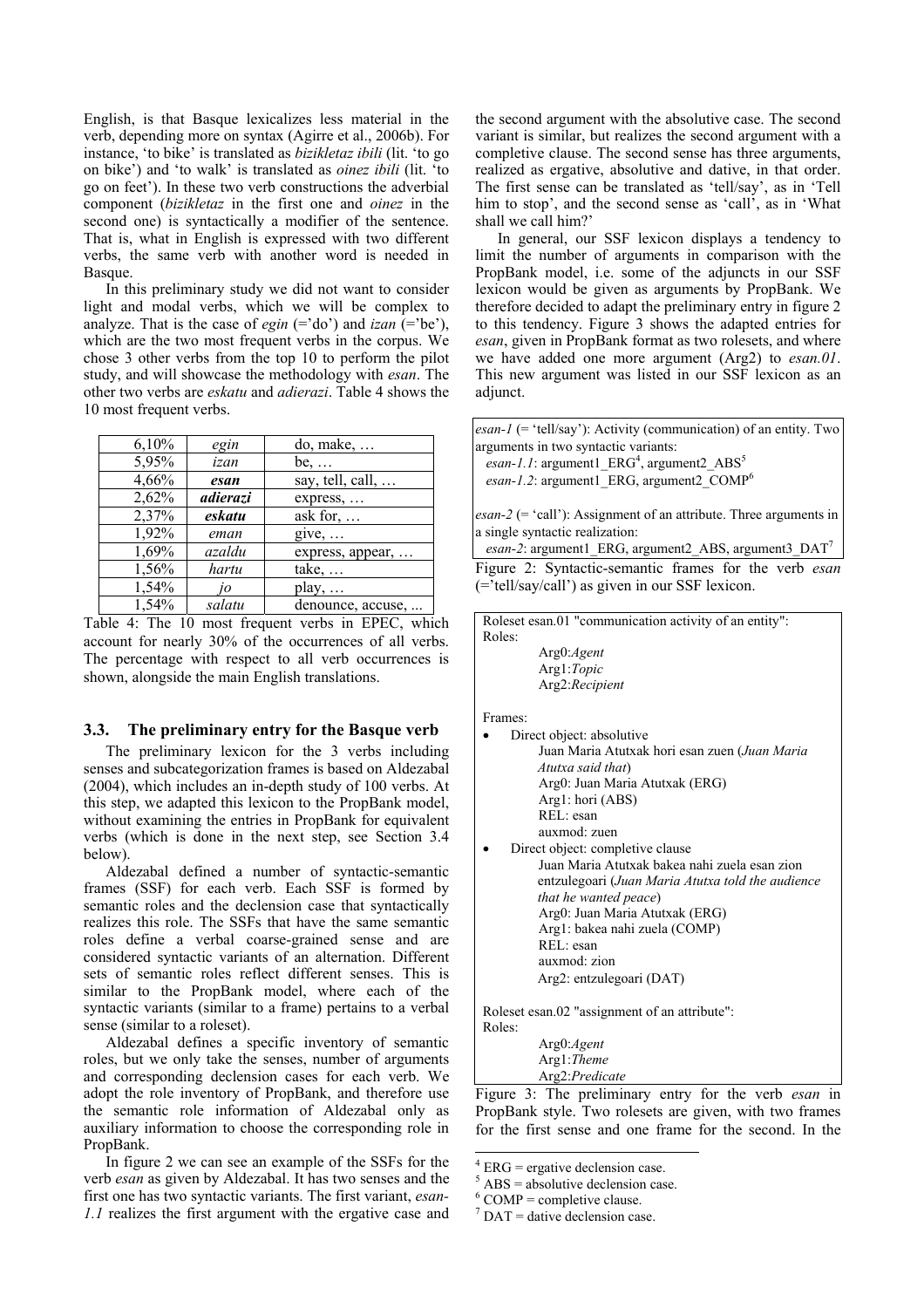frame examples we specify the case to be used. Note that we give VerbNet role names in the roleset.

#### **3.4. Comparison to equivalent English entries**

Hour hypothesis is that, with respect to the Basque verb, entries for the English equivalent senses in PropBank should maintain a similar syntactic-semantic behaviour. The preliminary entry of the verb (see figure 3) is the basis for looking for the English equivalent. In this process the use of bilingual dictionaries for Basque, Spanish and English (Elhuyar<sup>8</sup>, WordReference<sup>9</sup>), as well as the monolingual dictionaries for Basque and English (Cambridge<sup>10</sup>, OneLook<sup>11</sup>) is essential.

Once we find the English counterparts, we make a selection based in the similarity on their syntactic structure. For example, for the roleset *esan.01* we find that in this sense there are two English equivalents: *tell.01* and *say.01*. However, the roleset of *tell.01* and *say.01* are not totally similar. The roleset of *say.01* has a fourth role (Arg3 Attributive) that the roleset of *tell.01* has not. In Basque, the verb *esan* accepts this Arg3, although its argument or adjunct status is debatable. In Basque we don't have two different verbs for the English *tell* and *say*, so we decided to take the role Arg3-Attributive as an argument for the roleset of  $esan.01^{12}$ , specifying in the frame that it can be realized as the instrumental case or a complex declension case such as *–i buruz* ('about'). As a result of this study we modify our entries, as shown briefly in table 5 for *esan.01* and table 6 for *esan.02*.

| PropBank say.01<br>VerbNet say-37.7 | PropBank tell.01<br>VerbNet tell-37.1 | esan.01                               |
|-------------------------------------|---------------------------------------|---------------------------------------|
| Arg0: Agent                         | $Arg()$ : Agent                       | Arg0: Agent<br>(ERG)                  |
| Arg1: Topic                         | Arg1: Topic                           | Arg1: Topic<br>(ABS/COMP)             |
| Arg2: Recipient                     | Arg2: Recipient                       | Arg2: Recipient<br>(DAT)              |
| Arg3: Attributive                   |                                       | Arg3: Attributive<br>$(INS/-i buruz)$ |

Table 5: The equivalent entries between Basque and English for the verb *esan.01*. Note that we are showing the brief version of the entries for Basque. Figure 3 shows a full entry.

| <b>PropBank</b> call.01<br>VerbNet dub-29.3 | esan.02                 |
|---------------------------------------------|-------------------------|
| Arg0: Agent                                 | Arg0: Agent $(ERG)$     |
| Arg1: Theme                                 | Arg1: Theme $(DAT)$     |
| Arg2: Predicate                             | Arg2: Predicate $(ABS)$ |

Table 6: The equivalent entry between Basque and English for the verb *esan.02* (brief version of entries shown).

#### **3.5. First tagging**

For this preliminary study we produced one file for each verb, comprising a sample of sentences containing the verb. These sentences are syntactically tagged with dependencies, which is the basis for adding the semantic layer. We are preparing a graphical user interface to help the linguist with the tagging. Figure 4 shows a syntactically annotated clause in Basque, where the semantic annotation has been added. We can see that the clause is divided in phrases and that each phrase has its dependency relation (e.g. *nc\_subj* for subject) with respect to the verb. In the description of the phrases the declension case (e.g. *ERG* ergative), the lexical head (*esan*) and the inflected form (i.e. Triasek) is also available. Apart from all the information we have mentioned, the type of subordination (*COMP*: completive) is also given in the phrase description. And finally, the *auxmod* is the auxiliary verb, and which does not have a semantic role.



Figure 4: A syntactically and semantically annotated clause in Basque. Syntactic dependencies<sup>13</sup> are marked on the links, and the semantic information in the nodes. Declension case has been included in the nodes as additional information.

The taggers were asked to add the numbered argument (or modifier) and the semantic role to each dependency for the target verb. We instructed the annotators to only tag only those examples which were clear. The uncertain ones are kept apart for further discussion. This way we allow for a consistent tagging with the current lexical entry. The taggers are also asked to look out for occurrences which are not reflected in the different rolesets of the verb, and indications that a sense of the verb might be missing. All un-annotated examples and tagger comments are analyzed in the following step.

## **3.6. Post-tagging analysis**

l

Considering the tagging problems, in this last step we provide the opportunity to make changes in the lexicon (e.g. add or eliminate arguments from the rolesets, add new senses, add more information to the frames, etc. ) or including new criteria for further tagging. For example, in the case of the verb *esan*, 14 out of the 242 occurrences were left aside for further discussion. Most of this

<sup>8</sup> www.euskadi.net/hizt\_el/indice\_e.htm

<sup>9</sup> www.wordreference.com

<sup>&</sup>lt;sup>10</sup> dictionary.cambridge.org<br><sup>11</sup> www.onelook.com<br><sup>12</sup> It must be noted that in fact it is PropBank who has arg3 for *say*, but VerbNet does not include this argument. It seems that the argument status is also debatable for English.

<sup>&</sup>lt;sup>13</sup> *ccomp\_obj* is the completive clause object; the *auxmod* is the auxiliary verb; *nc\_subj* is the non-clause subject; and *nc\_zobj* is the non-clause second object.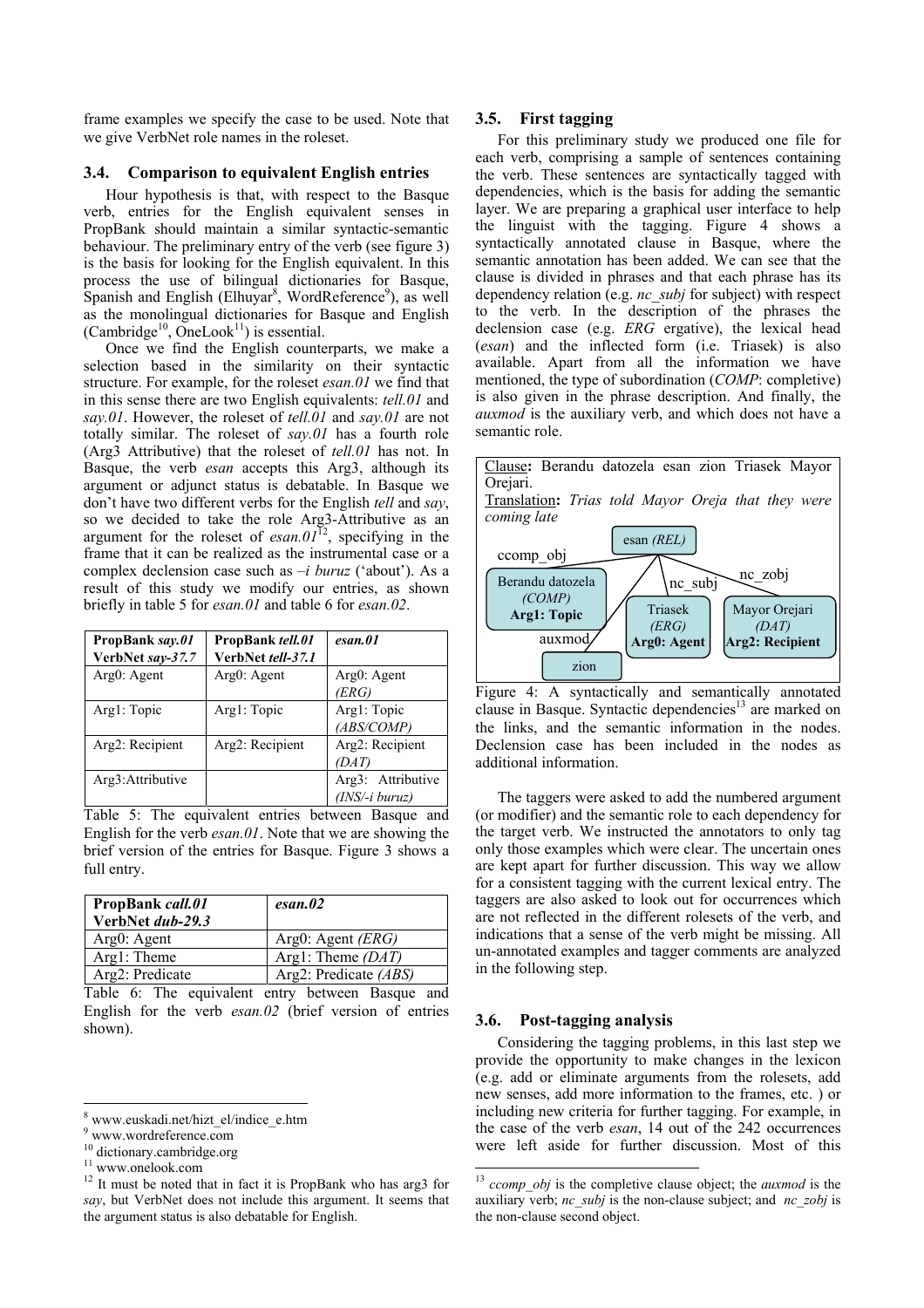uncertain cases have to do with the possible Basque syntactic realizations of the arg3, which are often complex declension cases (e.g. '*-i erreferentzia eginez*' which means more or less 'regarding to'). We therefore decided to include the complex postposition '*–i erreferentzia eginez*' in one of the frames for *esan.01* for arg3 with the attributive role. See table 7 for the definitive entry for *esan*.

Updating the lexicon might involve tagging the occurrences of the target verb again (back to previous step), as it is the case for *esan*, but it also can ask for general book-keeping. In the case of '*–i buruz*' or '*–i erreferentzia eginez*' for instance, we need to make sure that other occurrences of the complex postposition in the lexicon and corpus are coherent with the new semantic role.

| esan.01                          | esan.02                        |
|----------------------------------|--------------------------------|
| Arg $0$ : Agent <i>(ERG)</i>     | Arg $0$ : Agent ( <i>ERG</i> ) |
| Arg1: Topic (ABS/COMP)           | Arg1: Theme (DAT)              |
| Arg2: Recipient (DAT)            | Arg2: Predicate (ABS)          |
| Arg3: Attributive (INS/-i buruz/ |                                |
| -i erreferentzia eginez/)        |                                |

Table 7: The definitive entry for the verb *esan* (brief version shown).

#### **4. Analysis of the results**

From this pilot study we have seen that the PropBank model is perfectly fit to properly treat Basque verbs. We have seen that the tagging can proceed smoothly from the dependency Treebank. In contrast to the English PropBank methodology, in addition to the syntactic functions in the Treebank we also use the information regarding case suffixes and postpositions (simple and complex), and specify this information in the frames.

Our database of verbal models has been a good starting point to produce the preliminary lexicon for the verbs. We have detected some differences with English verbs regarding the status of arguments and adjuncts, due to different basic criteria, but those can be easily adjusted. Our database is stricter on arguments, while PropBank has a wider perspective. In the 3 verbs under scrutiny it has not been a problem, because there were no interferences regarding the senses. We want to note that we worked on three of the top-five from the most frequent verbs of our corpus, which are usually the most problematic, which further stresses the validity of our approach.

Another goal of this study was to study whether semiautomatic tagging was possible. The idea is to present the human taggers a pre-tagged version of the corpus. We have seen that many arguments could be automatically tagged with high precision, given only the verbal entries for the verbs and a handful of examples. The heuristics can be general (for all verbs) or specific for each individual verb). We will explain them in more detail in the next section.

## **5. Semiautomatic tagging**

The idea of the semiautomatic tagging is to speed up the process of tagging using hand-made heuristics based on manual analysis of the corpora. At this stage we have only analyzed three verbs, but some regularities are already arising. We will continue to study and tag more verbs in order to improve, add, or cancel the heuristics.

Some of the heuristics would apply to all verbs. For instance, the ergative case gets Arg0 in for all instances of the studied verbs. The absolutive case is more variable, as shown by the two rolesets of *esan*, where it gets Arg1 for *esan.01*, and Arg2 for *esan.02*. We therefore plan to tag all ergatives as Arg0.

The other kind of heuristics is specific for each verb, and can be derived automatically from the preliminary entries as built in Section 3.4. We will detail here the case for the three studied verbs.

In the case of the verb *esan*, it has two competing rolesets (see table 7). If we list the possible interpretations for each declension case (see table 8), we can see that the completive and the instrumental (including several other complex declension cases) are unambiguous, as they mark the sense (01) and the role (Arg1 and Arg3, respectively). Using this information, we can automatically tag the occurrences of the verb *esan* and its constituents. Those occurrences with a COMP or INS constituent, can be fully disambiguated (sense and roles), while the rest will get ambiguous tags for the sense and roles. For current occurrences of *esan*, this implies that 80% of the occurrences are disambiguated by COMP and 3% by INS (or other complex declension case). Together 82% of the occurrences will be fully disambiguated and tagged, and only 18% will be left ambiguous for the human tagger to disambiguate.

| declension case | <b>Roles</b>      | Sense of esan |
|-----------------|-------------------|---------------|
| <b>ERG</b>      | Arg0: Agent       | 01/02         |
| <b>ABS</b>      | Arg1: Topic /     | 01/02         |
|                 | Arg2: Predicate   |               |
| <b>COMP</b>     | Arg1: Topic       | 01            |
| <b>DAT</b>      | Arg2: Recipient / | 01/02         |
|                 | Arg1: Theme       |               |
| $INS/-i$ buruz  | Arg3: Attributive | 01            |

Table 8: The ambiguous and unambiguous declension cases of the verb *esan*.

The other two verbs have a single roleset, and none of the declension cases is ambiguous regarding the role. The occurrences of these verbs can be tagged unambiguously.

The accuracy of these verb-to-verb heuristics is close to 100%. This is not totally representative until we apply the heuristic to unseen data, but we don't expect much deviation. Still, we want to stress that the automatic tagging is no substitute for the manual tagging. We plan to review all occurrences, regardless whether they are left ambiguous or not. The automatic tagging does not consider the adjuncts yet, but a table of possible interpretations for each adjunct would help the work of the tagger.

#### **6. Conclusions and future work**

Our study confirms that building a lexicon and tagging a Basque corpus with verbal sense and semantic role information following the VerbNet/PropBank model of PropBank is feasible. We have also shown the method to integrate our pre-existing resources (Basque dependency treebank and a database with syntactic/semantic subcategorization frames) into this new framework. We have extended the representation of the entries with information about the declension cases that realize the arguments.